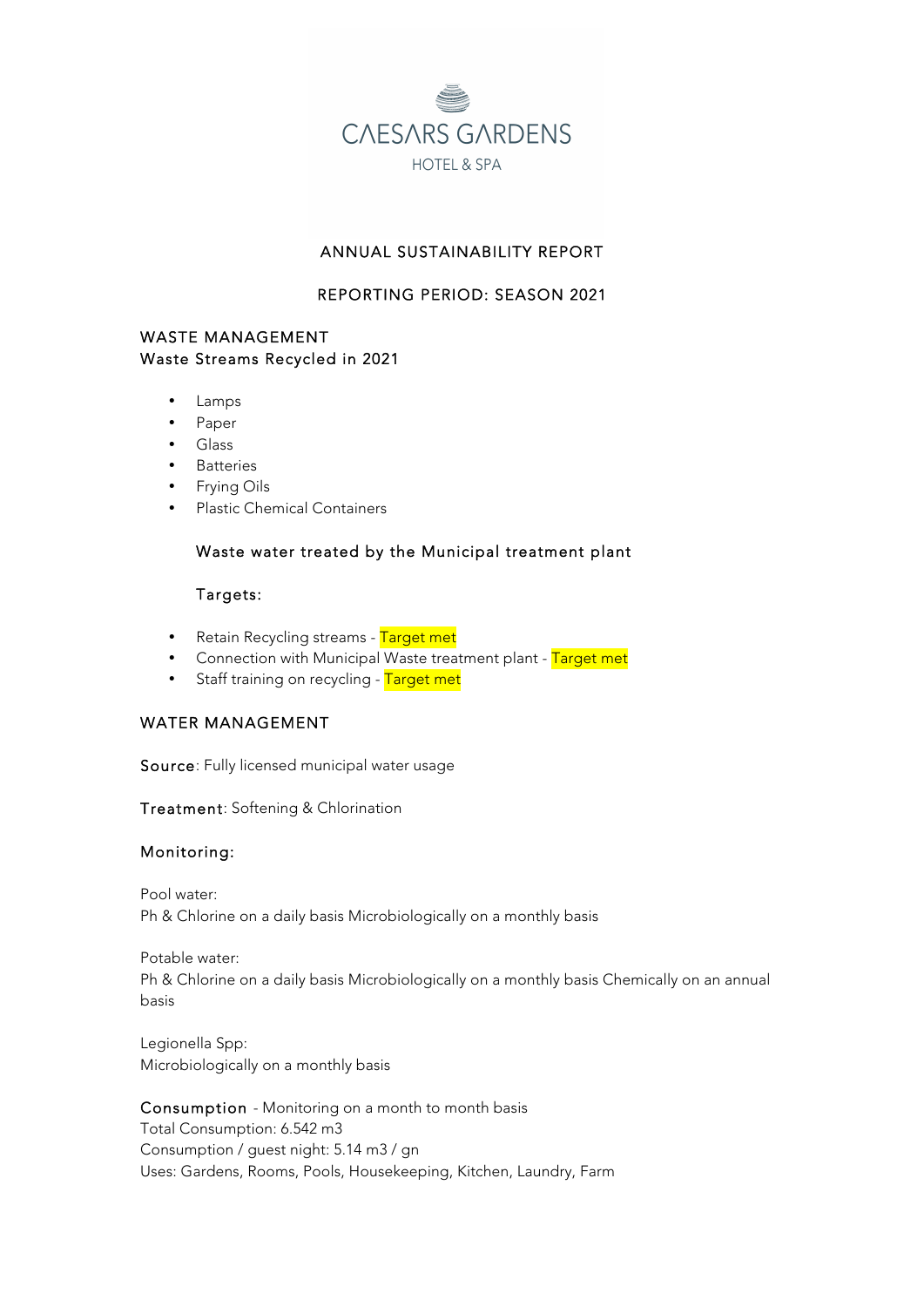### Targets were:

- Staff training Target Met
- Watering gardens exclusively at night with automated system Target Met
- Monitoring for leaks on a daily basis Target Met

• Guest awareness increase through signs, guidelines, towel & linen policy application and notes in rooms - Target Met

# ENERGY MANAGEMENT

### Sources

- **Electricity**
- Solar Panels

Consumption - Monitoring on a month to month basis

• Average Total Consumption / guest night: 21.43 kwh / gn

#### Targets were

- Reduction in total consumption / guestnight Target not met
- Staff Training-Target met
- Guest awareness increase through info in rooms and common areas- Target met
- Staff awareness increase with signs in staff areas and energy consuming

facilities (maintenance, laundry) - Target met

# **COMMUNITY**

- 2/3 of staff hired by the local community
- Promotion of local community in hotel's premises (information at reception)
- Supplies purchased from local companies

Targets were